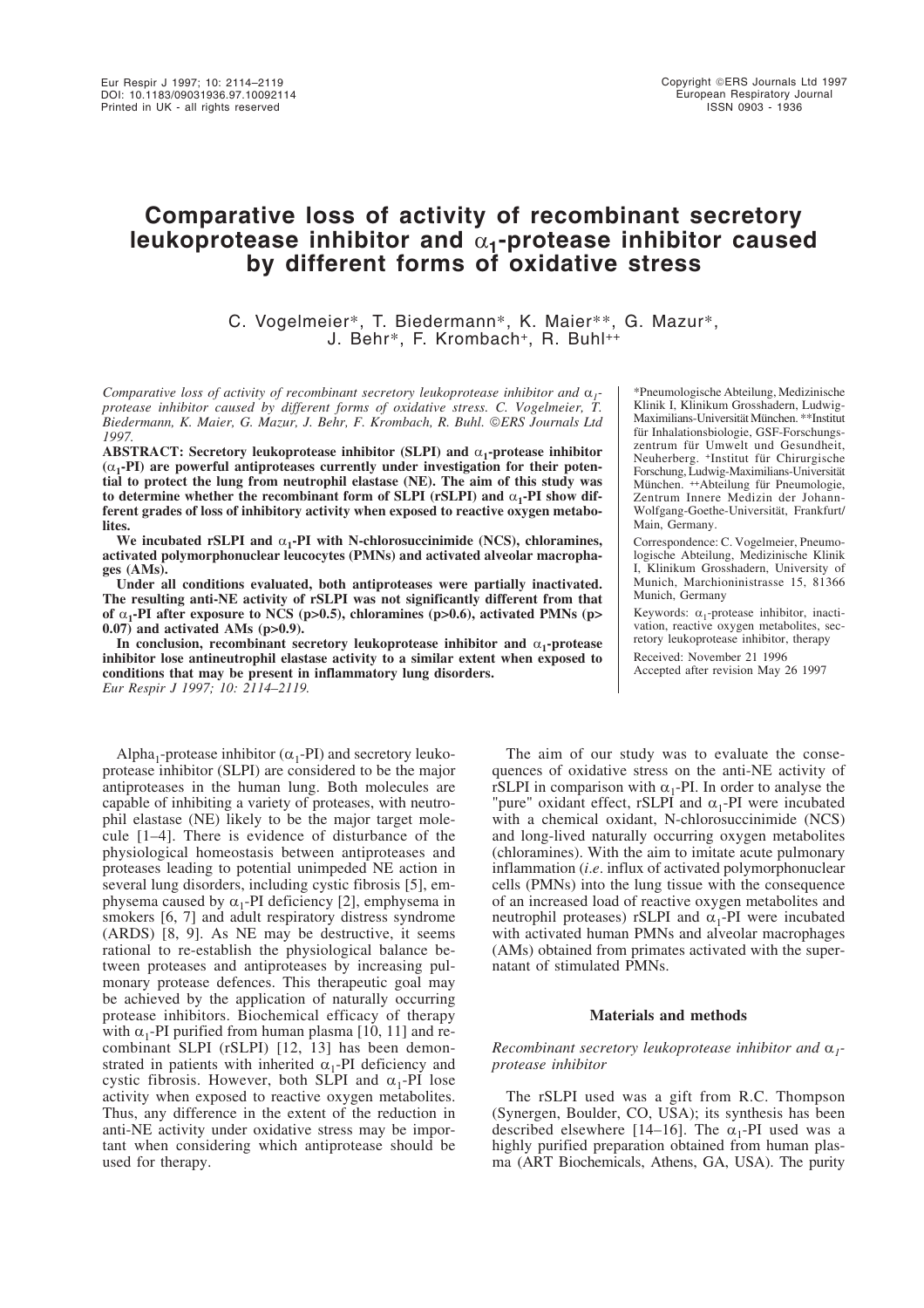of the preparations of rSLPI and  $\alpha_1$ -PI was >99% as shown by sodium dodecylsulphate (SDS)-polyacrylamide gel electrophoresis and high performance liquid chromatography (HPLC). Given this high grade of purity, the concentrations of rSLPI and  $\alpha_1$ -PI in the preparations could be quantified spectrophotometrically (Lambda 16, Perkin Elmer, Überlingen, Germany) based on an extinction coefficient (E1 cm) at 275 nm (0.1% solution) of 0.8 for rSLPI (personal communication by R.C. Thompson) and E1 cm at 280 nm (1% solution) of 5.3 for  $\alpha_1$ -PI [17].

Evaluation of time-independent inhibition of NE by the rSLPI and  $\alpha_1$ -PI preparations showed an anti-NE activity of  $96\pm1\%$  and  $95\pm1\%$ , respectively (for methods, see below [18]).

### *Anti-neutrophil elastase activity*

In each of the following experiments, anti-NE activity was quantified using a time-independent titration assay. NE was purified from the sputum of cystic fibrosis patients (Elastin Products, Owensville, MO, USA). The NE activity was quantified in a titration assay with an  $\alpha_1$ -PI standard that had been active site titrated with trypsin [18, 19]. Increasing volumes of the sample containing rSLPI or  $\alpha_1$ -PI (rSLPI and  $\alpha_1$ -PI concentration in final solution 0–2.5 nM) were incubated with a constant volume of the NE standard (active NE concentration in final solution 2 nM). Following an incubation time of 2 h at 23°C, the remaining NE activity was analysed spectrophotometrically (Lambda 16) by addition of the NE-specific synthetic substrate N-methoxy-succinyl-alanyl-alanyl-prolyl-valyl-p-nitroanilide (Sigma, St Louis, MO, USA). Anti-NE activity of the actual sample could be derived from changes in optical density [18, 19] and expressed as a percentage of the anti-NE activity of the initial unmodified rSLPI/ $\alpha_1$ -PI preparation (taken as 100%).

## *N-chlorosuccinimide*

The rSLPI and  $\alpha_1$ -PI (2.1×10<sup>-9</sup> mol each) were incubated for 2 h with increasing quantities of NCS (Sigma) at 23°C: molar ratios of the concentration of NCS to the concentration of rSLPI and  $\alpha_1$ -PI in the test solution were 0, 0.125, 0.375, 0.5, 0.625, 1.0, 1.5, 3.0 or 6.0. The reaction was stopped by addition of an excess of sodiumthiosulphate (Sigma) 20 µL of a 1 M solution; final volume in each tube 100 µL).

## *Chloramines*

Chloramines were synthesized by addition of taurine (2-aminomethane sulphonic acid; Sigma) to hypochlorous acid (HOCl; Bender und Hobein, Munich, Germany) following the methods of WEISS *et al*. [20] and GRISHAM *et al*. [21]. For the oxidation experiments, the same molar ratios as described above for NCS were chosen.

To ensure that oxidation had occurred under the selected experimental conditions, rSLPI samples treated with NCS or chloramines were evaluated for oxidized methionine residues using the cyanogen bromide method to quantify methionine sulphoxide [22].

## *Activated polymorphonuclear leucocytes*

Peripheral venous blood was obtained from healthy volunteers. PMNs were purified using a variation of the Ficoll hypaque centrifugation method (Polymorphprep®; Nycomed, Oslo, Norway). Using this method, >96% of cells obtained were PMNs. One nanomole each of rSLPI and  $\alpha_1$ -PI was added to 0.5×10<sup>6</sup> PMNs in a volume of 400 µL. Cells were stimulated by the addition of 50  $\mu$ L of a 1  $\mu$ g·mL<sup>-1</sup> solution of phorbol myristate acetate (PMA; Sigma). The reaction was stopped by introducing test tubes into an ice bath after increasing time intervals (0, 2, 4, 8, 16 and 32 min). Following centrifugation at 4°C, the supernatant was removed and analysed for anti-NE activity after the remaining reactive oxygen metabolites had been inactivated by the addition of methionine in excess (50 µL of a 50 mM solution; Sigma).

To determine whether these experiments were influenced by NE released from PMNs, the amount of NE contained in the PMN supernatant was quantified spectrophotometrically (Lamba 16) by adding N-methoxysuccinyl-alanyl-alanyl-prolyl-valyl-p-nitroanilide (Sigma).

## *Activated alveolar macrophages*

AMs were obtained from monkeys (*Macaca fascicularis*) by bronchoalveolar lavage (BAL) [23]. In the cell differentials, the percentage of AMs was always >90%. Five hundred thousand BAL cells were allowed to adhere to 24-well culture plates (Nunclon®; Nunc, Roskilde, Denmark) for 2 h (37 $^{\circ}$ C, 5% CO<sub>2</sub>). Following this, rSLPI or  $\alpha_1$ -PI (180 µL, concentration in final solution 2  $\mu$ M for both) was added. The supernatant of human PMNs (270 µL) that had been stimulated with PMA (for details see above) was incubated with the AMs. In order, principally, to assess the effects of the long-lived oxidants, the cell-free PMN supernatant was kept on ice for 90 min before transfer to the AM solution. The reaction between AMs, PMN supernatant and antiproteases was stopped after varying times by transfer into an ice bath followed by centrifugation at 4°C and addition of excess methionine (see above). The supernatants were again analysed for their anti-NE activity.

To verify that the PMN supernatants used for activation of AMs contained reactive oxygen metabolites, we analysed the "oxidative capacity" of the supernatant. This was achieved by adding pure methionine to the samples (final concentration 500  $\mu$ M) and by determining the resulting concentration of free methionine sulphoxide residues using reversed-phase liquid chromatography as described elsewhere [22]. In addition, we quantified the myeloperoxidase activity in the PMN supernatants using the method of SUZUKI *et al*. [24].

A series of control-experiments was performed: 1) PMA was added directly to AM without transfer of supernatant, to prove that the loss of anti-NE activity of rSLPI was not just induced by PMA transferred with the PMN supernatant; and 2) rSLPI was incubated with resting AMs and activated PMN supernatant in the absence of AMs, respectively. The reaction time in these experiments was 32 min. As a comparison, rSLPI was incubated for 32 min with AMs that had been stimulated with PMA-activated PMN (for details see above).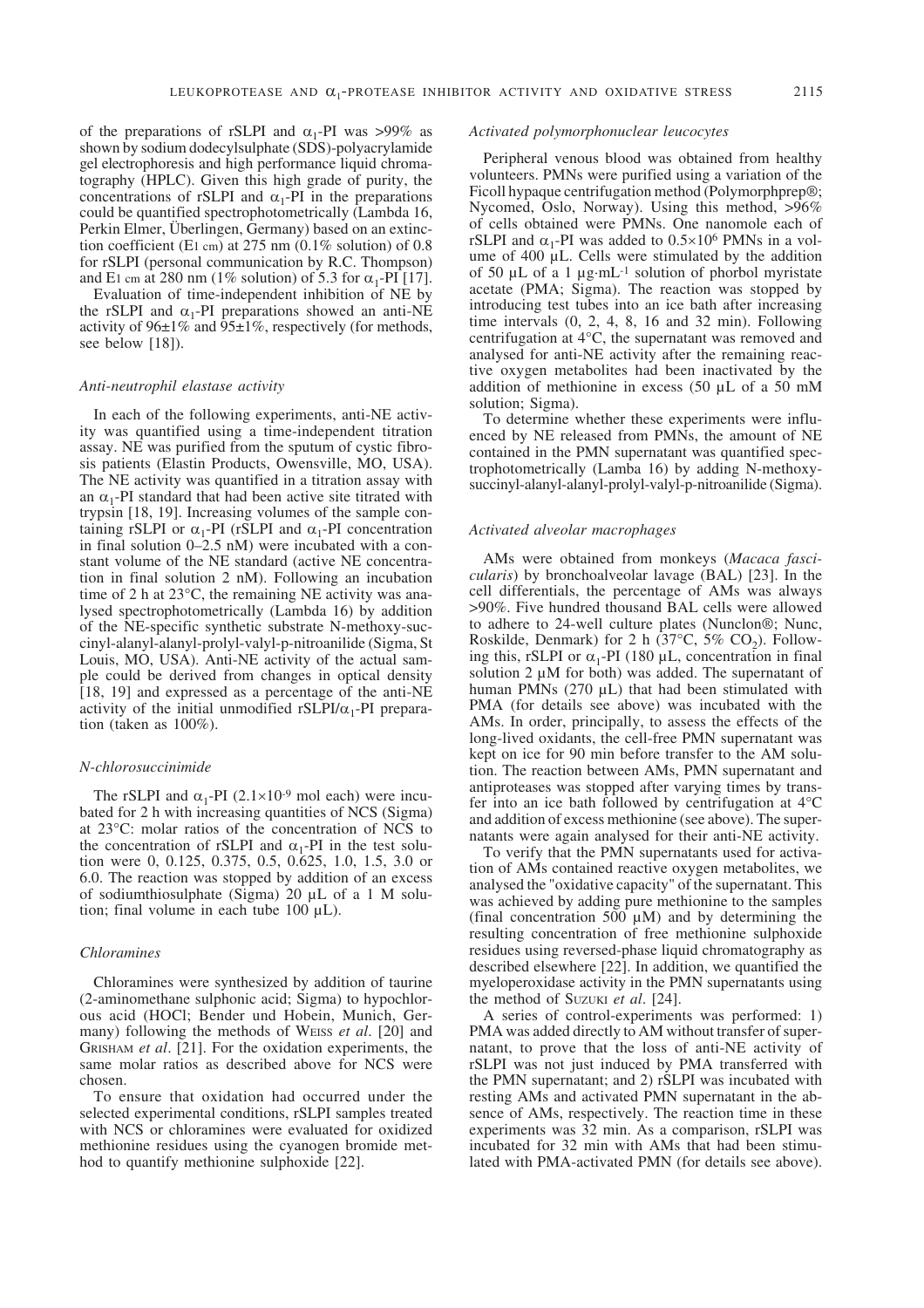# *Statistical analysis*

For statistical comparison of the rSLPI and  $\alpha_1$ -PI data, the Mann-Whitney U-test for independent samples was used. The results represent the arithmetic mean±sEM of two sets of experiments with all experiments performed in triplicate. A p-value of less than 0.05 was considered statistically significant. For experiments evaluating the impact of incubation of rSLPI with NCS and chloramine on the content in methionine sulphoxide residues, a multiple regression analysis was performed [25].

# **Results**

# *N-chlorosuccinimide and chloramines*

Exposure of rSLPI and  $\alpha_1$ -PI to NCS (fig. 1) and chloramines (fig. 2) caused a loss of anti-NE activity. In both sets of experiments, the induced reduction in anti-NE activity was positively correlated to the molar ratio of oxidant to antiprotease. With NCS, rSLPI and  $\alpha_1$ -PI gave similar results (p>0.5, all comparisons). With the highest concentrations of chloramines used, remaining anti-NE activity was higher for rSLPI than for  $\alpha_1$ -PI without the differences reaching statistical significance (p>0.6, all comparisons).

Quantification of the methionine sulphoxide residues in the rSLPI samples treated with NCS or chloramines showed a significant (NCS: p<0.002; chloramines: p< 0.02) inverse correlation between the anti-NE activity and the proportion of methionine sulphoxide residues as a percentage of total methionine (NCS: r=-0.98; fig. 3a; chloramines: r=-0.99; fig. 3b).

# *Activated polymorphonuclear leucocytes*

Activated PMNs represent a potent source of reactive oxygen metabolites. We therefore incubated rSLPI



Fig. 1. – Inactivation of recombinant secretory leukoprotease inhibitor (rSLPI;  $\bullet$ ) and  $\alpha_1$ -protease inhibitor ( $\alpha_1$ -PI;  $\triangle$ ) by N-chlorosuccinimide (NCS). Identical molar amounts of rSLPI and  $\alpha_1$ -PI were included with varying amounts of NCS. The ratios of the molar concentration of NCS to the molar concentrations of rSLPI and  $\alpha_1$ -PI and the corresponding antineutrophil elastase (NE) activity are shown. Data are presented as percentages of baseline value. Values are mean± SEM.



Fig. 2. – Inactivation of recombinant secretory leukoprotease inhibitor (rSLPI;  $\bullet$ ) and  $\alpha_1$ -protease inhibitor ( $\alpha_1$ -PI; $\triangle$ ) by chloramines. Identical molar amounts of rSLPI and  $\alpha_1$ -PI were incubated with varying amounts of chloramines. The ratios of the molar concentration of chloramines to the molar concentrations of rSLPI and  $\alpha_1$ -PI and the corresponding antineutrophil elastase (NE) activity are shown. Data are presented as percentages of baseline value. Values are mean±SEM.



Fig. 3. – Quantification of methionine sulphoxide residues in samples containing recombinant secretory leukoprotease inhibitor (rSLPI) exposed to reactive oxygen metabolites. The number of methionine sulphoxide residues in the rSLPI samples treated with: a) N-chlorosuccinimide; or b) chloramines was evaluated as a percentage of the total methionine residues and plotted as a function of the corresponding antineutrophil elastase (NE) activity. Mean values and the calculated correlation lines are presented.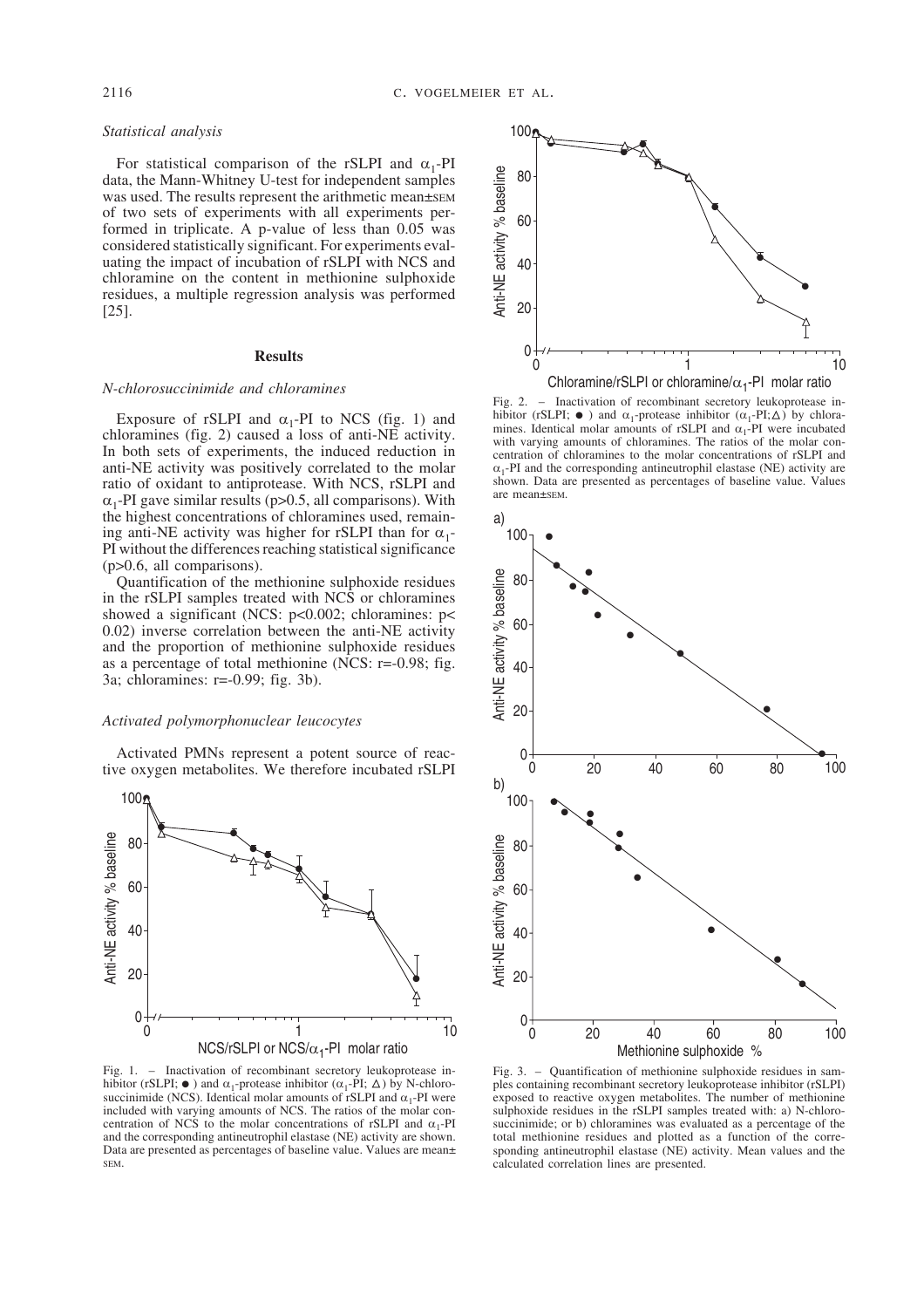and  $\alpha_1$ -PI with PMA-stimulated PMNs. With increasing reaction times between antiprotease and stimulated PMN, the remaining anti-NE activity of rSLPI tended to be higher than that of  $\alpha_1$ -PI without the differences reaching statistical significance (for all comparisons p> 0.07; fig. 4). When a NE-specific substrate was added to the PMN supernatants, no significant NE activity could be recorded. Therefore, we conclude that these experiments were not influenced by NE released from PMN.

# *Activated alveolar macrophages*

Incubation of rSLPI with primate AMs that had been activated by the supernatant of PMA-stimulated human PMNs caused a decline in anti-NE activity, which depended on the reaction time. There was a tendency of the resulting anti-NE activities to be smaller for  $\alpha_1$ -PI than for rSLPI. Nevertheless, the differences did not reach statistical significance (for all comparisons p>0.9; fig. 5).

The loss of anti-NE activity observed in these experiments was not just induced by PMA transferred with the PMN supernatant. This was shown by adding PMA directly to AMs without transfer of supernatant. The resulting loss of activity of rSLPI was only about 25% of that seen in experiments with transfer of PMN supernatant (remaining anti-NE activity 85±3% *versus* 37±6%). When rSLPI was incubated with resting AMs (remaining anti-NE activity  $83\pm10\%$  or PMN supernatant in the absence of AMs (remaining anti-NE activity  $65\pm$ 10%), final anti-NE activity was about twice that in the experimental set-up with AMs and PMN supernatant  $(37±6%)$ . In the transferred cell-free supernatant of PMA-stimulated human PMNs, 1.84±0.1 nmol of methionine sulphoxide (in a volume of 270 µL) could be generated by addition of pure methionine. In addition, a myeloperoxidase activity of  $6.1 \pm 0.2 \times 10^{-3}$  U·mL<sup>-1</sup> was found.



Fig. 4. – Inactivation of recombinant secretory leukoprotease inhibitor (rSLPI;  $\bullet$ ) and  $\alpha_1$ -protease inhibitor ( $\alpha_1$ -PI;  $\triangle$ ) by activated polymorphonuclear cells (PMNs). Human peripheral blood PMNs were stimulated with phorbol myristate acetate (PMA) after identical molar amounts of rSLPI or  $\alpha_1$ -PI had been added. Following varying incubation times, the reaction was stopped and supernatants were evaluated for their antineutrophil elastase (NE) activity. Data are presented as percentages of baseline value. Values are mean±SEM.



Fig. 5. – Inactivation of recombinant secretory leukoprotease inhibitor (rSLPI;  $\bullet$ ) and  $\alpha_1$ -protease inhibitor ( $\alpha_1$ -PI;  $\triangle$ ) by activated alveolar macrophages (AMs). AMs obtained from primates by bronchoalveolar lavage were cultured, incubated with rSLPI and  $\alpha$ -PI, and activated by cell-free supernatants of phorbol myristate acetate (PMA)-stimulated human polymorphonuclear cells (PMNs). Following varying incubation times, the reaction was stopped and supernatants were evaluated for their antineutrophil elastase (NE) activity. Data are presented as percentages of baseline value. Values are mean±sEM.

# **Discussion**

In the present study, designed to directly compare the influence of reactive oxygen metabolites on the activity of rSLPI and  $\alpha_1$ -PI, we found that both molecules demonstrated a similar loss of anti-NE activity under a variety of experimental conditions.

It is well known that  $\alpha_1$ -PI may be partially inactivated by oxidation [3]. We have shown that about 67% of the SLPI molecules obtained from the epithelial surface of the normal human lung are inactivated, whereas, using similar methods, >95% of  $\alpha_1$ -PI in BAL fluid is fully functional. Further experiments suggest that this partial inactivation of SLPI is caused by oxidation, leading to the conclusion that SLPI may be far more sensitive to reactive oxygen metabolites than  $\alpha_1$ -PI [26]. KRAMPS *et al*. [27] incubated SLPI with stimulated PMNs, causing a reduction in anti-NE activity. In addition, the capacity of SLPI to form complexes with NE was diminished. These changes could be prevented by addition of catalase and methionine, but not superoxide dismutase, suggesting involvement of the myeloperoxidase system in this process. NADZIEJKO *et al*. [28] showed that following acute ozone exposure, anti-NE activity in BAL fluid provided by low-molecular-weight antiproteases including SLPI was reduced by 25%. Based on these observations it may be concluded that naturally occurring SLPI loses activity when exposed to oxidants. As rSLPI is identical to the natural form as regards structure and function [29], it should be as sensitive to these stress factors.

With this background, the goal of our study was to compare the loss of activity of rSLPI and  $\alpha_1$ -PI under the influence of reactive oxygen metabolites. To thoroughly address this problem, we established several experimental models, using a chemical oxidant, a naturally occurring long-lived oxidant, activated PMNs and stimulated AMs. The latter experiments were designed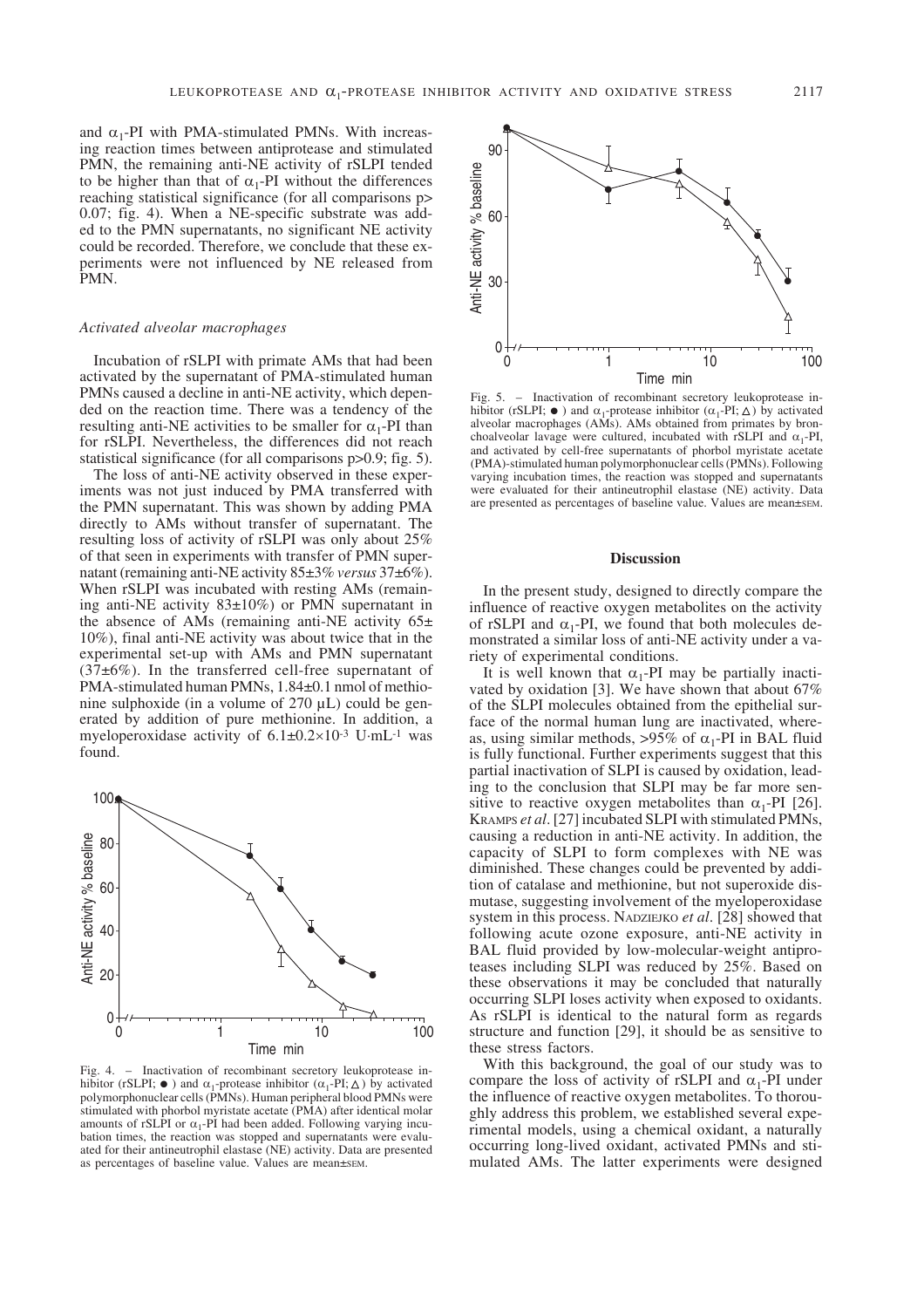to model the influx of activated PMN into the lung. As shown, the loss of anti-protease activity induced by AMs incubated with PMN supernatant was more pronounced than in the experiments where AMs and PMN supernatant were incubated alone. This suggests that there is a relevant interaction between PMNs and AMs in this model. PMNs and AMs are a rich source of reactive oxygen species. They are capable of generating superoxide anion, produced by the membrane-bound enzyme nicotinamide adenine dinucleotide, reduced form (NADPH) oxidase, as well as nitric oxide [30]. Superoxide anion and other short-lived oxidants dismutated from superoxide anion (such as hydroxyl radicals) seem not to play a prominent role in the inactivation of proteinase inhibitors, as MAIER *et al*. [31] found that the xanthine oxidase/hypoxanthine/Fe(III) system has a very limited capability to inactivate  $\alpha_1$ -PI. Nitric oxide does not behave as a strong oxidant toward most potential target molecules, either. However, when superoxide and nitric oxide combine, the potent long-lived oxidant peroxynitrite [32] is generated. As shown by MORENO and Pryor [33], peroxynitrite is able to inactivate  $\alpha_1$ -PI. These findings suggest that the synthesis of peroxynitrite is the major mechanism by which AMs may inactivate antiproteases. In contrast, WALLAERT *et al*. [34] demonstrated that PMA-stimulated AMs do not inactivate  $\alpha_1$ -PI unless myeloperoxidase, released from PMNs, is present. In the cell-free PMN supernatant, we found myeloperoxidase activity and reactive oxygen metabolites, as indicated by the generation of methionine sulphoxide. This suggests that myeloperoxidase-dependent synthesis of long-acting oxidants occurred, although it should be noted that stimulated PMNs and AMs may release pathophysiologically important molecules other than oxidants, in particular a variety of proteases. In this context, besides NE, released matrix metalloproteinases such as gelatinase B and collagenase [35, 36] can cleave  $\alpha_1$ -PI. Hence, the induced loss of activity could be at least partially caused by mechanisms other than oxidation. Nevertheless, we did not find any NE activity in our PMN supernatants, which supports reports by several authors that the release of NE caused by stimulation of PMN with PMA is minimal [37, 38].

In all applied test systems, the loss of anti-NE activity was similar for rSLPI and  $\alpha_1$ -PI. This is not surprising, since the active centres of both SLPI (Met<sup>73</sup>)[14] and  $\alpha_1$ -PI (Met<sup>358</sup>)[1] carry methionine residues. It has clearly been demonstrated by other authors that with  $\alpha_1$ -PI, oxidation of this methionine residue induces a dramatic loss of activity [3, 39]. By quantifying the methionine sulphoxide residues we showed that oxidation of rSLPI occurs under the experimental conditions used. The observed inverse correlation between anti-NE activity and methionine sulphoxide content supports data from other groups: GONIAS *et al*. [40] evaluated the effects of incubation of SLPI with oxidants selective for methionine residues, *e*.*g*. cisplatinum (II) diaminechloride; and KRAMPS *et al*. [41] demonstrated a dose-dependent loss of antiprotease function. In another study, mutants of rSLPI were tested in which the methionine residue in the active centre was replaced by the nonoxidizable amino acid leucin. Incubating this mutant with cisplatinum (II) diaminechloride as well as triggered PMNs, resulted in reduced loss of activity compared

with unmodified rSLPI. These results were confirmed in *in vivo* experiments: in animal emphysema models with intratracheal instillation of NE and lipopolysaccharide, the protective effect of the oxidant-resistant rSLPI mutant was superior to that of unmodified rSLPI [42, 43]. These data suggest that methionine residues are critical for the anti-NE activity of both  $\alpha_1$ -PI and rSLPI.

The findings of the present study indicate that the loss of activity in the milieu of the diseased lung cannot be considered as a factor in making the decision to use either recombinant secretory leukoprotease inhibitor or  $\alpha_1$ -protease inhibitor for therapeutic purposes. Nevertheless, in disease states with a high load of oxidants, recombinant secretory leukoprotease inhibitor may prove to be superior to  $\alpha_1$ -protease inhibitor. There are data suggesting that recombinant secretory leukoprotease inhibitor is capable of behaving not only as an antiprotease, but also as an antioxidant. This is probably secondary to its high content of cysteine residues, that may be set free during the degradation of the recombinant secretory leukoprotease inhibitor molecule, which in the sheep model serves as a slow-release form of glutathione, thereby augmenting the pulmonary antioxidant protective screen provided by the glutathione system [44]. However, the relevance of this finding in human disease is not yet known.

## **References**

- 1. Stockley RA, Morrison HM, Smith S, Tetley T. Low molecular mass bronchial proteinase inhibitor and  $\alpha_1$ proteinase inhibitor in sputum and bronchoalveolar lavage. *Hoppe-Seyler's Z Physiol Chem* 1984; 365: 587–595.
- 2. Crystal RG. Alpha<sub>1</sub>-antitrypsin deficiency, emphysema, and liver disease: genetic basis and strategies for therapy. *J Clin Invest* 1990; 85: 1343–1352.
- 3. Beatty K, Bieth J, Travis J. Kinetics of association of serine proteinases with native and oxidized alpha<sub>1</sub>-proteinase inhibitor and alpha<sub>1</sub>-antichymotrypsin. *J Biol Chem* 1980; 255: 3931–3934.
- 4. Fritz H. Human mucus proteinase inhibitor (Human MPI). *Biol Chem Hoppe-Seyler* 1988; 369: 79–82.
- 5. Birrer P, McElvaney NG, Rüdeberg A, *et al*. Proteaseantiprotease imbalance in the lungs of children with cystic fibrosis. *Am J Respir Crit Care Med* 1994; 150: 207–213.
- 6. Fujita J, Nelson NL, Daughton DM, *et al*. Evaluation of elastase and antielastase balance in patients with chronic bronchitis and pulmonary emphysema. *Am Rev Respir Dis* 1990; 142: 57–62.
- 7. Ogushi F, Hubbard RC, Vogelmeier C, Fells GA, Crystal RG. Risk factors for emphysema: cigarette smoking is associated with a reduction in the association rate constant of lung alpha<sub>1</sub>-antitrypsin for neutrophil elastase. *J Clin Invest* 1990; 87: 1060–1065.
- 8. Cochrane CG, Spragg R, Revak SD. Pathogenesis of the adult respiratory distress syndrome. *J Clin Invest* 1983; 71: 754–761.
- 9. Wewers MD, Herzyk DJ, Gadek JE. Alveolar fluid neutrophil elastase activity in the adult respiratory distress syndrome is complexed to alpha<sub>2</sub>-macroglobulin. *J Clin Invest* 1988; 82: 1260–1267.
- 10. Wewers MD, Casolaro MA, Sellers SE, *et al*. Replacement therapy for alpha<sub>1</sub>-antitrypsin deficiency associated with emphysema. *N Engl J Med* 1987; 316: 1055–1062.